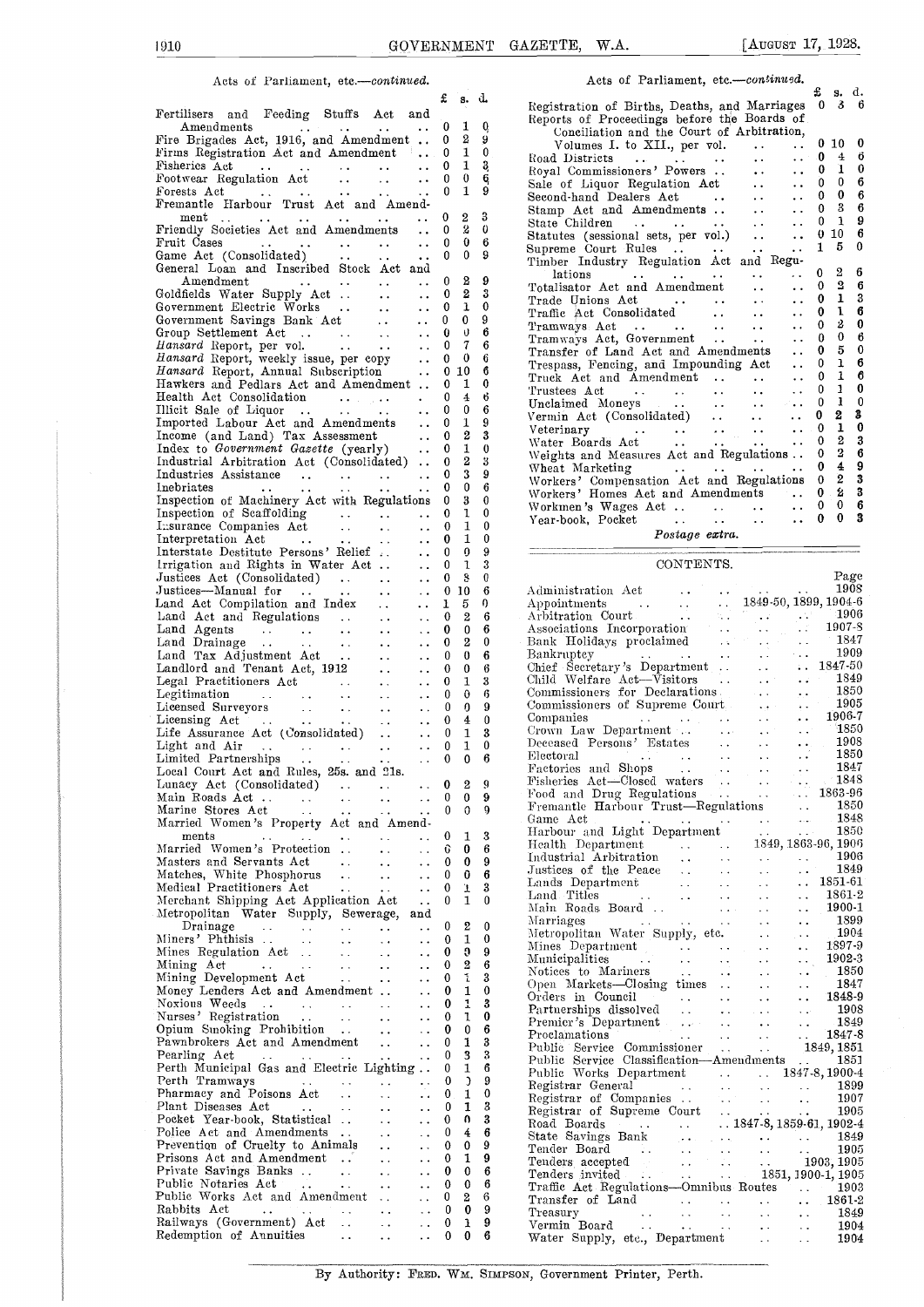

# Government Gazette

## PERTH, FRIDAY, 17 AUGUST 1928 No. 39

© STATE OF WESTERN AUSTRALIA

### **CONTENTS**

Administration Act Appointments Arbitration Court Associations Incorporation Bank Holidays proclaimed Bankruptcy Chief Secretary's Department Child Welfare Act—Visitors Commissioners for Declarations Commissioners of Supreme Court Companies Crown Law Department Deceased Persons' Estates Electoral Factories and Shops Fisheries Act—Closed waters Food and Drug Regulations Fremantle Harbour Trust—Regulations Game Act Harbour and Light Department Health Department Industrial Arbitration Justices of the Peace Lands Department Land Titles Main Roads Board Marriages Metropolitan Water Supply, etc. Mines Department Municipalities Notices to Mariners Open Markets—Closing times Orders in Council Partnerships dissolved Premier's Department Proclamations Public Service Commissioner Public Service Classification—Amendments Public Works Department Registrar General Registrar of Companies